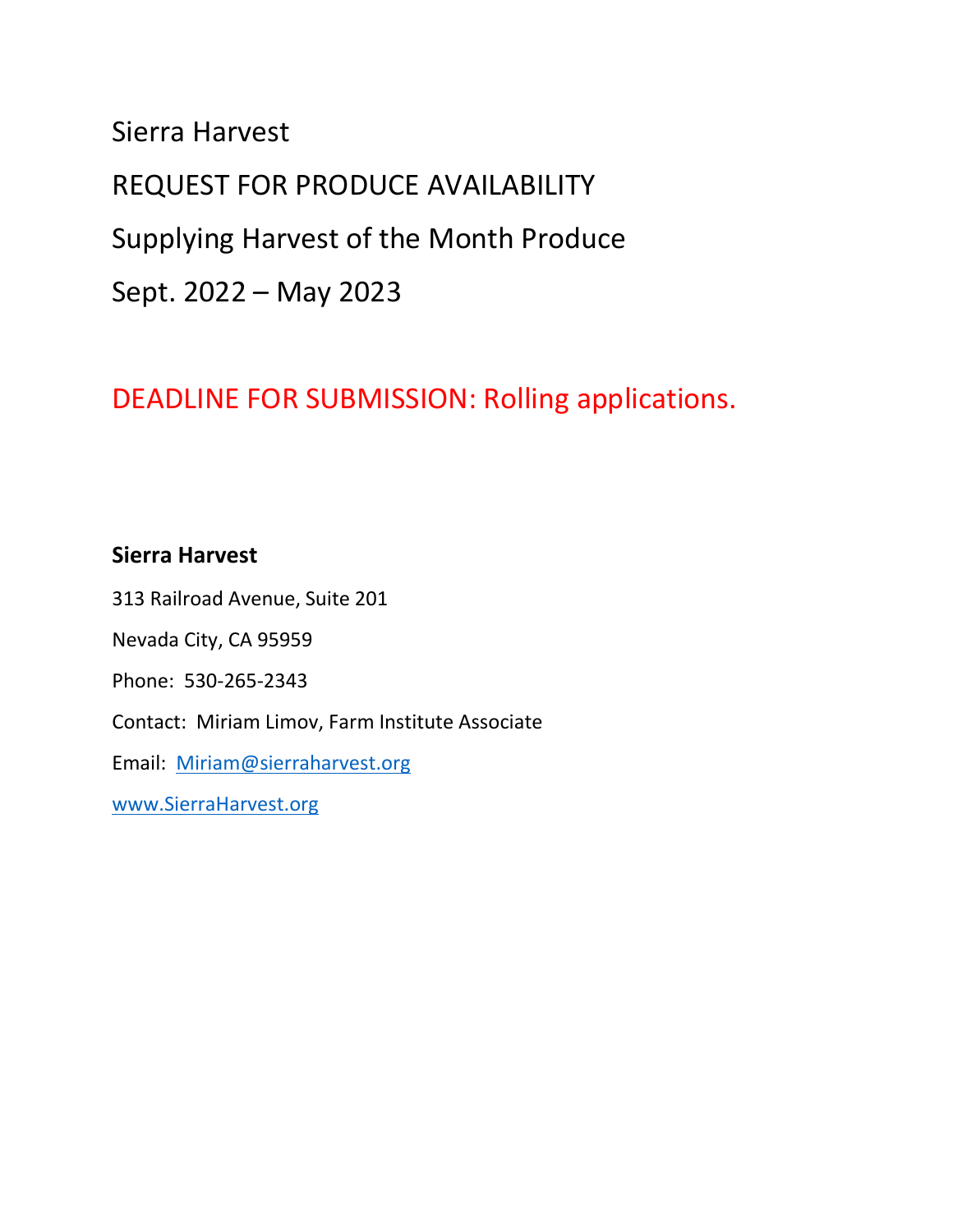### **We want to purchase Produce from your Farm!**

Sierra Harvest is seeking organic farmers to supply 9,000 tastes of a produce item (fruit or vegetable) to be delivered on the  $1<sup>st</sup>$  Monday from Sept., 2022 – May, 2023 for western Nevada County students and several community organization members to taste. Sierra Harvest will pay wholesale pricing.

An additional component of the Harvest of the Month (HOM) program will be to provide a more interesting fruit or vegetable that the students may not normally be eating – whether it's a different shape, color or size than the average similar produce. Many produce items will be used as part of our new anti-racism educational program.

Sierra Harvest exists at this intersection and our Harvest of the Month program provides the ideal platform for ongoing education regarding racism and all the inequities built into our national food system.

See list of recent Harvest of the Month items here: [https://sierraharvest.org/harvest-of-the](https://sierraharvest.org/harvest-of-the-month/)[month/](https://sierraharvest.org/harvest-of-the-month/)

# **What is Harvest of the Month?**

Sierra Harvest's mission is to transform lives and strengthen community through fresh, local, seasonal food. We envision a thriving local food economy where residents of all ages have access to nutritious, local, seasonal food through strong connections among farmers, schools, and the community. We envision a network of financially viable farms providing good food for the community, where health and wellness is the norm, and people are engaged in growing, harvesting, preparing, and sharing fresh food.

We accomplish the mission by delivering programs to meet community needs that address the problems of obesity, chronic disease, hunger and the loss of farmland. Programs for children include Farm to School, the Food Love Educational Farm, and School Food. The Farm to School program provides fresh, local produce and nutrition education to 9,000 students, pre-K through community college in Western Nevada County.

#### **Harvest of the Month Program (HOM)**

Harvest of the Month (HOM) education, a component of our Farm to School program is delivered in over 300 Pre-K-8 classrooms, and to several partner organizations.

The Harvest of the Month is a multi-dimensional educational program that includes a produce tasting, a newsletter for each month's featured fruit or vegetables with information about the local farm where the food was grown, serving tips, fun facts and recipes families can make at home. Many times, the program introduces new foods and culinary tastes to families.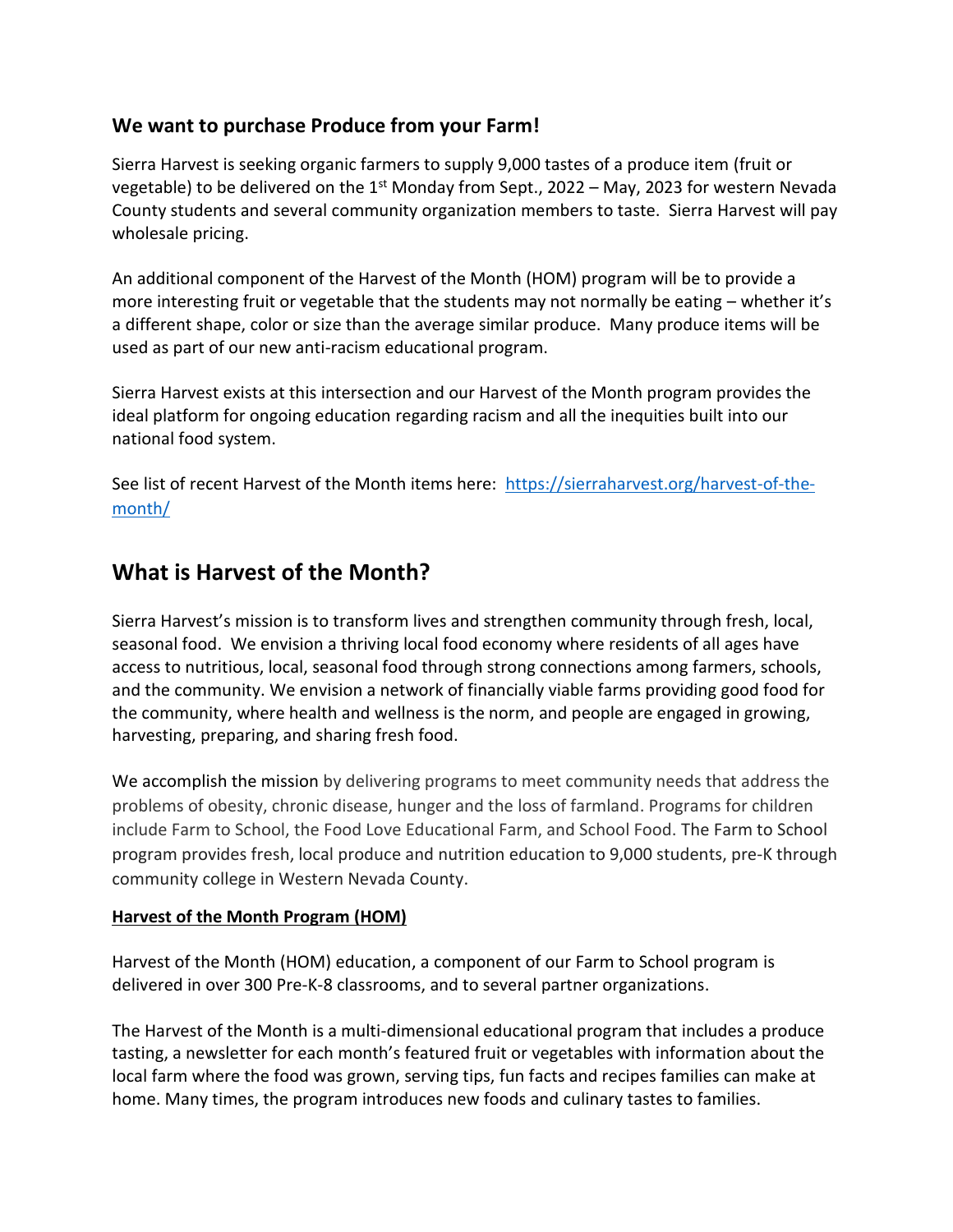From jicama to kumquats, purple cauliflower to kiwis - thousands of Nevada County students and adults alike have munched their way through 50 different local and seasonal favorites over the years. After trying so many new foods, local students averaged a 43% increase in liking the items sampled through the HOM program.

Sierra Harvest has found that even picky eaters will often try vegetables at school if they see other kids trying them. A parent recently reported, "I want you to know I have been trying to get my son to eat celery for years… He said someone at school gave him celery at the Harvest of the Month tasting… For the first time last night he asked me for celery with peanut butter on it! Because he tried it at school. So this project you have going is making the kids want to try vegetables. It probably is a life changer for kids in their future because they want to start trying other things while they're so young!" For the 2018/19 school year, 72% of students tried something new through and 56% ate more HOM fruits and veggies after trying them at school.

For the 2020/21 school year, we added a specific educational addendum three times in the school year that will highlight the diversity of the item being tasted with discussion questions for teachers to follow to prompt critical thinking in the areas of food and social justice.

#### **Testimonials for the program:**

"*We love the farm to school program! Kids are tasting vegetables that they would have never tasted. The kids beg for the extra food when we pass out the Harvest of the Month tastings*." 4<sup>th</sup>/5<sup>th</sup> grade teacher.

"*This harvest of the month program was beneficial for my students because it helped change the students' views on how food arrives to their tables at home, while also exposing them to unfamiliar foods in a positive and engaging way. Many picky eaters in my class began to enjoy fresh fruits and vegetables more!* " 2nd grade teacher

# **Farm / Farmer / Produce Requirements**

### **To sell to the Harvest of the Month program, the farm/farmer must meet the following minimum qualifications:**

- Be a certified or registered Organic farm.
- Your farm sells to the Nevada County region.
- The produce being sold to Sierra Harvest is produced by your farm and not outsourced.
- Ability to deliver produce to Nevada City, CA on the date/s chosen to supply for the HOM program.
- For some of the tastings, we are seeking 2 variations of the same fruit or vegetable to engage students in our anti-racism program. Example: orange and purple carrots, golden raspberries and red raspberries, green and red peppers.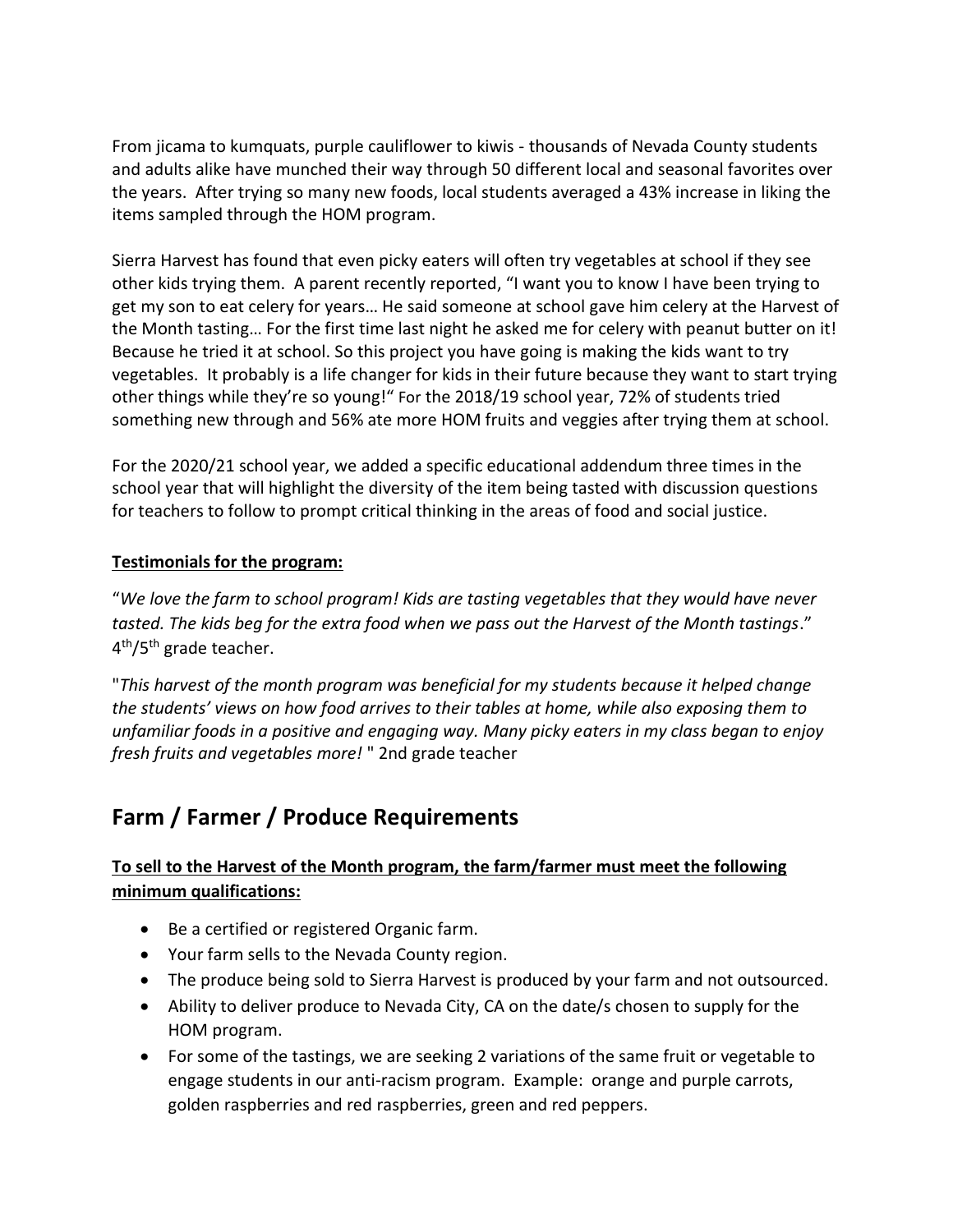- Able to offer 3,000 9,000 tastes for example (1 apple/taste or handful of microgreens/taste, 1 radish/taste or 2 grapes/taste). Please be sure to tell us availability of anything close to this volume. We'd love to know if you can supply part of one month's Harvest of the Month tasting as we are moving towards aggregating produce from multiple farms to reach out 9000 tastes / month.
- Produce must be "grade A" in quality and uniformity for all tastes.
- We will pay competitive market pricing or wholesale pricing, however, please be aware that due to our budget limitations, higher priced items will likely not be possible.
- Timely communication with the Farm Institute Associate regarding the status of the produce and delivery. Let us know as soon as possible if you will be short.
- Submit a thorough invoice including date of date delivery, pounds weighed in advance of delivery, address of farm, etc.
- While COVID precautions remain in place, tastes must consist of whole items and may not be processed or require processing. The produce must be clean and ready for eating upon delivery – no cutting or processing of the product can occur or be required after delivery.

# **WE COMMIT TO YOU, YOU COMMIT TO US**

Once a farm (or multiple farms) is confirmed to provide the 9,000 tastes for a specific month, a Memorandum of Understanding (MOU) will be signed by the farmer and Sierra Harvest. The farmer will be in communication 60 days in advance of how the produce is growing ensuring that it will be ready for the date agreed upon. If a farm cannot fulfill the agreed upon tastings, they will notify Sierra Harvest at a minimum of 30 days in advance so that Sierra Harvest may find an alternative product in time for the monthly HOM. An alternative produce item from the farmer might be a possibility- let's talk!

## **PAYMENTS**

Payment will be made to the farmer after delivery of the agreed upon produce that meets the standards of the agreement with submission of a formal invoice. Payment will be mailed within one week of delivery or one week of receiving the invoice after the delivery.

# **To enter into a commitment with Sierra Harvest and sell us an item from your farm, please submit the online form as soon as possible.**

## **Sierra Harvest will purchase from farms who can supply produce that:**

- Meets the minimum requirements listed above;
- Is priced reasonably and competitively; and